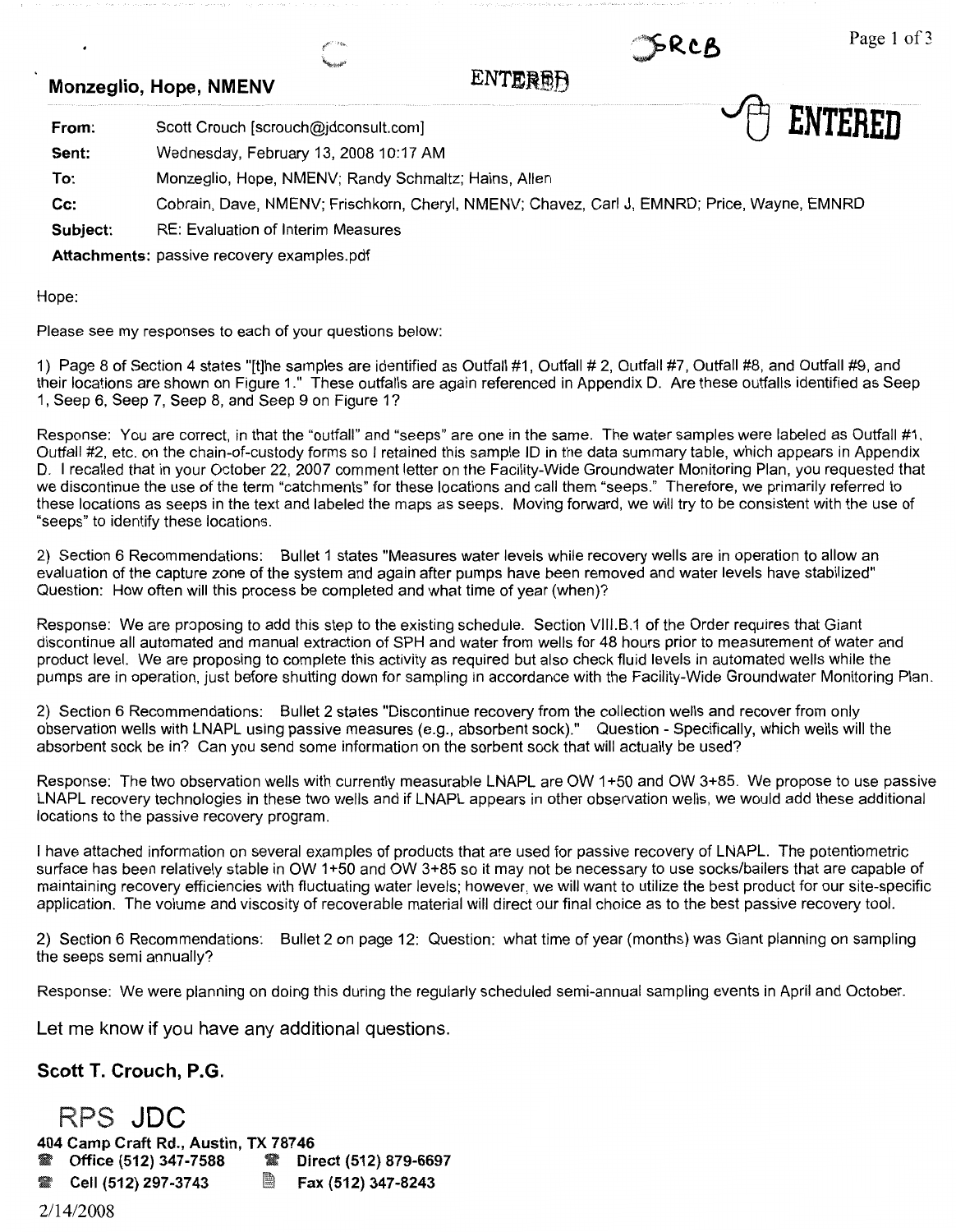# ■ **Page 2 of 3 Page 2 of 3**

#### **Jim Before printing, think about the environment**

### For more information on our services – visit www.rpsgroup.com

This e-mail message and any attached file is the property of the sender and is sent in confidence to the addressee only. The contents are not to be disclosed to anyone other than the addressee. Unauthorised recipients are requested to preserve this confidentiality and to advise the sender immediately of any error in transmission. If you experience difficulty with opening any attachments to this message, or with sending a reply by email, please telephone on + 44-(0)1235 438151 or fax on + 44-(0)1235 438188.

Any advice contained in this e-mail or any accompanying file attached hereto is for information purposes only. RPS do not take any responsibility for differences between the original and the transmission copy or any amendments made thereafter. If the addressee requires RPS to be responsible for the contents of this e-mail, RPS will be pleased to issue a signed hard copy of the document upon request.

RPS Group Pie, company number: 208 7786 (England). Registered office: Centurion Court, 85 Milton Park Abingdon Oxfordshire OX14 4RY.

RPS Group Pie web link: http://www.rpsgroup.com

**From:** Monzeglio, Hope, NMENV [mailto:hope.monzeglio@state.nm.us] **Sent:** Tuesday, February 12, 2008 5:12 PM **To:** Randy Schmaltz; Scott Crouch **Cc:** Cobrain, Dave, NMENV; Frischkorn, Cheryl, NMENV; Chavez, earl J, EMNRD; Price, Wayne, EMNRD **Subject:** Evaluation of Interim Measures

Randy and Scott

I have a few questions pertaining to the Evaluation of Interim Measures Report.

1) Page 8 of Section 4 states "[t]he samples are identified as Outfall #1, Outfall #2, Outfall #7, Outfall #8, and Outfall #9, and their locations are shown on Figure 1." These outfalls are again referenced in Appendix D. Are these outfalls identified as Seep 1 , Seep 6, Seep 7, Seep 8, and Seep 9 on Figure 1?

2) Section 6 Recommendations: Bullet 1 states "Measures water levels while recovery wells are in operation to allow an evaluation of the capture zone of the system and again after pumps have been removed and water levels have stabilized" Question: How often will this process be completed and what time of year (when)?

Bullet 2 states "Discontinue recovery from the collection wells and recover from only observation wells with LNAPL using passive measures (e.g.

absorbent sock)." Question - Specifically, which wells will the absorbent sock be in? Can you send some information on the sorbent

sock that will actually be used?

Bullet 2 on page 12: Question: what time of year (months) was Giant planning on sampling the

seeps semi annually?

**Thanks** 

Hope

Hope Monzeglio Environmental Specialist New Mexico Environment Department Hazardous Waste Bureau 2905 Rodeo Park Drive East, BLDG 1 Santa Fe NM 87505 Phone: (505) 476-6045; Main No.: (505)-476-6000 Fax: (505)-476-6060 hope.monzeglio@state.nm.us

**Websites: New Mexico Environment Department Hazardous Waste Bureau**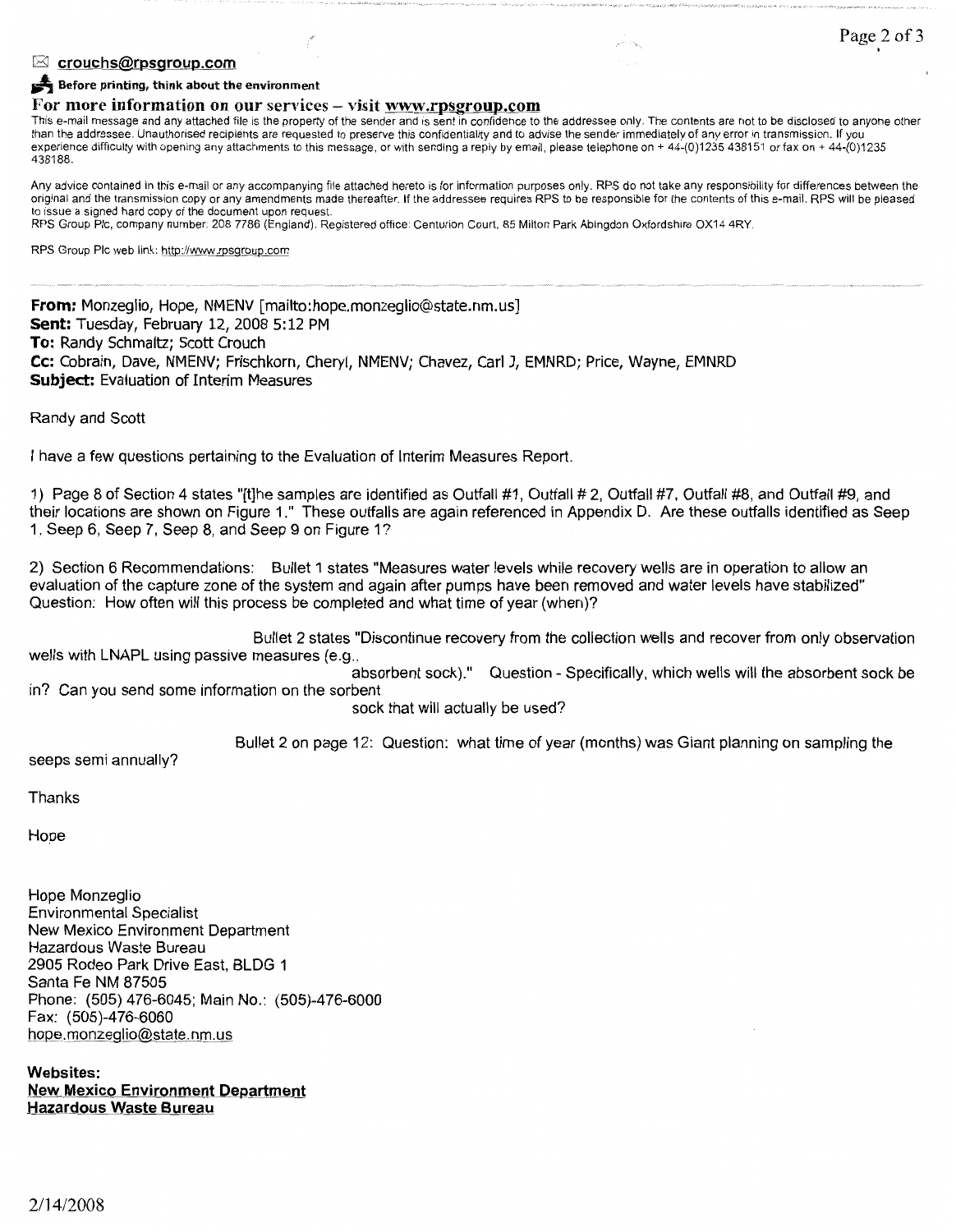Soart air

large www.durlarge.org.com/condit&uter-concusciting

ramanya yi sareya<br>waxa waxaaladaha



Search this iste

Find Site Man Home What's New Product Index Downloads Member Log In

## SoakEase<sup>119</sup>

e televizioni di Willia PROSecutor 1957 Database The process parallel

## Application:

Passive LNAPL recovery

wells and recovery trenches.

Des cription

SoakEase"" absorbent sock inside a stainless steel  $\left\{ \pm 12.11\right\} \lesssim L_{\rm F}$  er

## SoakEaseis a

product-selective

Catalog p. ige dalla absorbent sock inside a stainless steel canister. It is used as a passive collection system for free phase product such as jet fuel, gasoline or

**LENKS Table of Contents** Site Assesment Form Sumpling Pump. Requirements Form. Chemical Compatibility Complete Prested Cabilog (PDF 1.8 MB)

SURVEY

**DURHAM GEO** SLOPE INDICATOR

mas di EbelW<sup>an</sup> ti Storie Magniture GA TrisyX sure of Z da Madas Bar<br>Californi 2007

SoakEase is 36 in (0.9 m) long and is available in

diesel fuel from 1.25 in (3.17cm) and larger recovery wells, monitoring

three sizes to accommodate specific site requirements:

sock 2 in. absorbs 1 quart (0.95 L) of product per sock

1 in. absorbs 0.18 quart (0.47 L) of product per

4 in. absorbs 3 quarts (2.8 L) of product per sock

The SoakEase can be used as a bailer for periodic product removal or as a dedicated system for a more continuous method of recovery. Prior to dedicating the SoakEase, it is recommended that excess free product be removed by bailing with the SoakEase



فالبري ويحافر رزينه فريز القاررت

## إكفيتمعها كالترو خلاق سد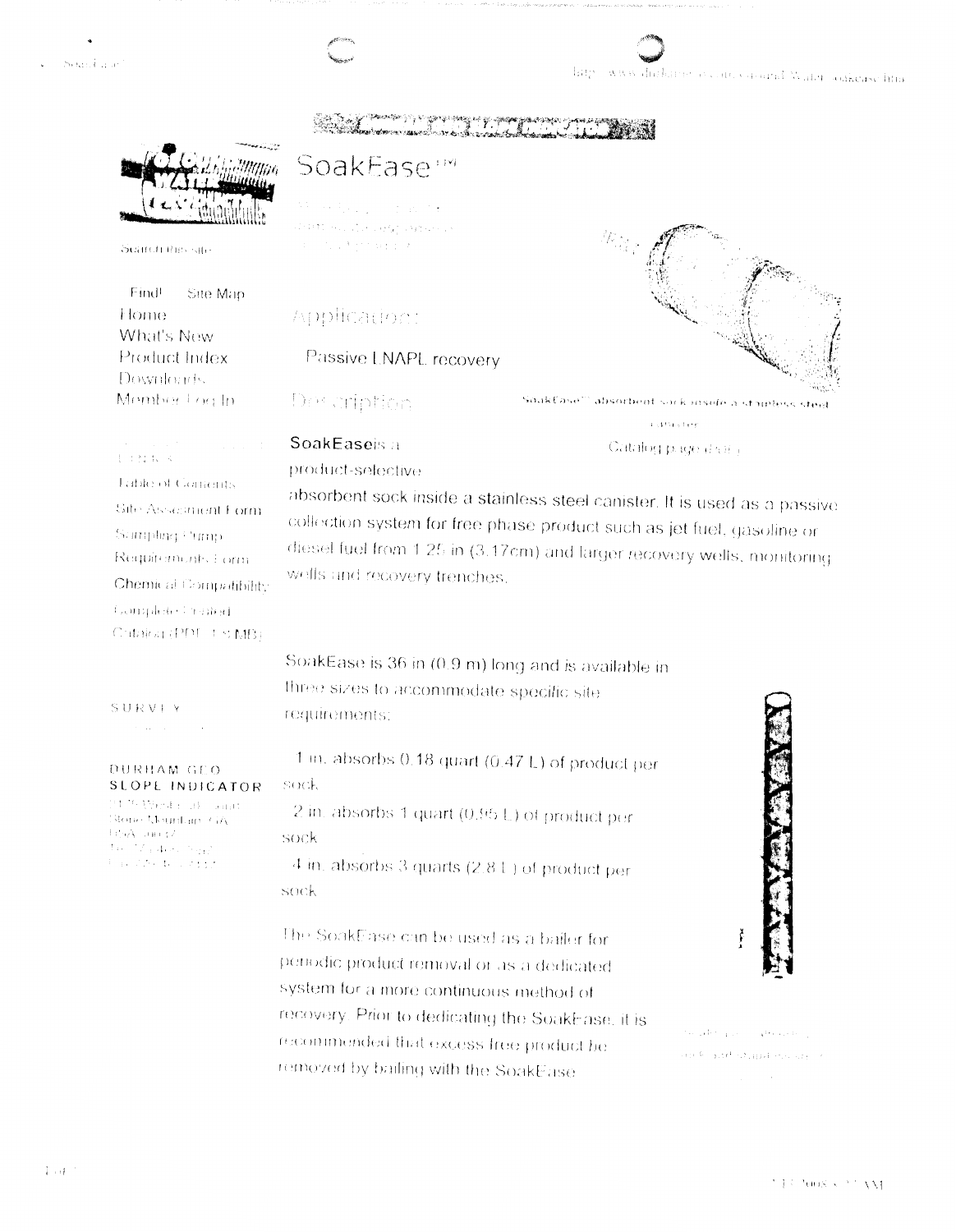To use SoakEase as a bailer, an absorbent sock is placed in the stainless steel canister, a cord is attached to the support loop and then lowered through the product layer. The full length of the sock should come into contact with the product for greater recovery. Immediately the SoakEase<sup>1M</sup> will begin absorbing product at a rate of approximately  $0.1$  gallon (0.38 L) per second, depending on the product viscosity. After some time, the SoakEase should be raised from the well, the sock removed from the canister and disposed of inaccordance with regulations.

To use the SoakEase as a dedicated system, it is necessary to determine the amount of product present using an oil/water interface indicator as well as the water table fluctuation. When these have been determined, the SoakEase may be installed to accommodate level changes of up to  $36$  in  $(0.9 \text{ m})$ .

| ,我们也不会不会不会不会不会不会不会。""我们,我们的人,我们也不会不会不会不会。""我们,我们的人,我们的人,我们的人,我们的人,我们的人,我们的人,我们的人<br>TB1-100 — 1" SoakEase Kit |  |
|---------------------------------------------------------------------------------------------------------------|--|
| TB2-100 — 2" SoakEase Kit                                                                                     |  |
| -H54-400 — 4" Soakhase Kit                                                                                    |  |

Individual refills available.

The product absorption rate is determined by the viscosity of the product and can vary depending on site conditions. The SoakEase is designed to be used with hydrocarbon-based products. The user must determine the necessary replacement schedule by gauging site conditions. The socks can be squeezed out and reused. Approximately 80% of the original absorption can be recovered.

```
en Adul Fill Aufen:
Outside: Parks
Chance Ingertal
Photograph Collection Contemporar Professor
 and the common community.
```
SoakEase<sup>ry</sup> is a trademark of Durham Geo-Enterpreses, in-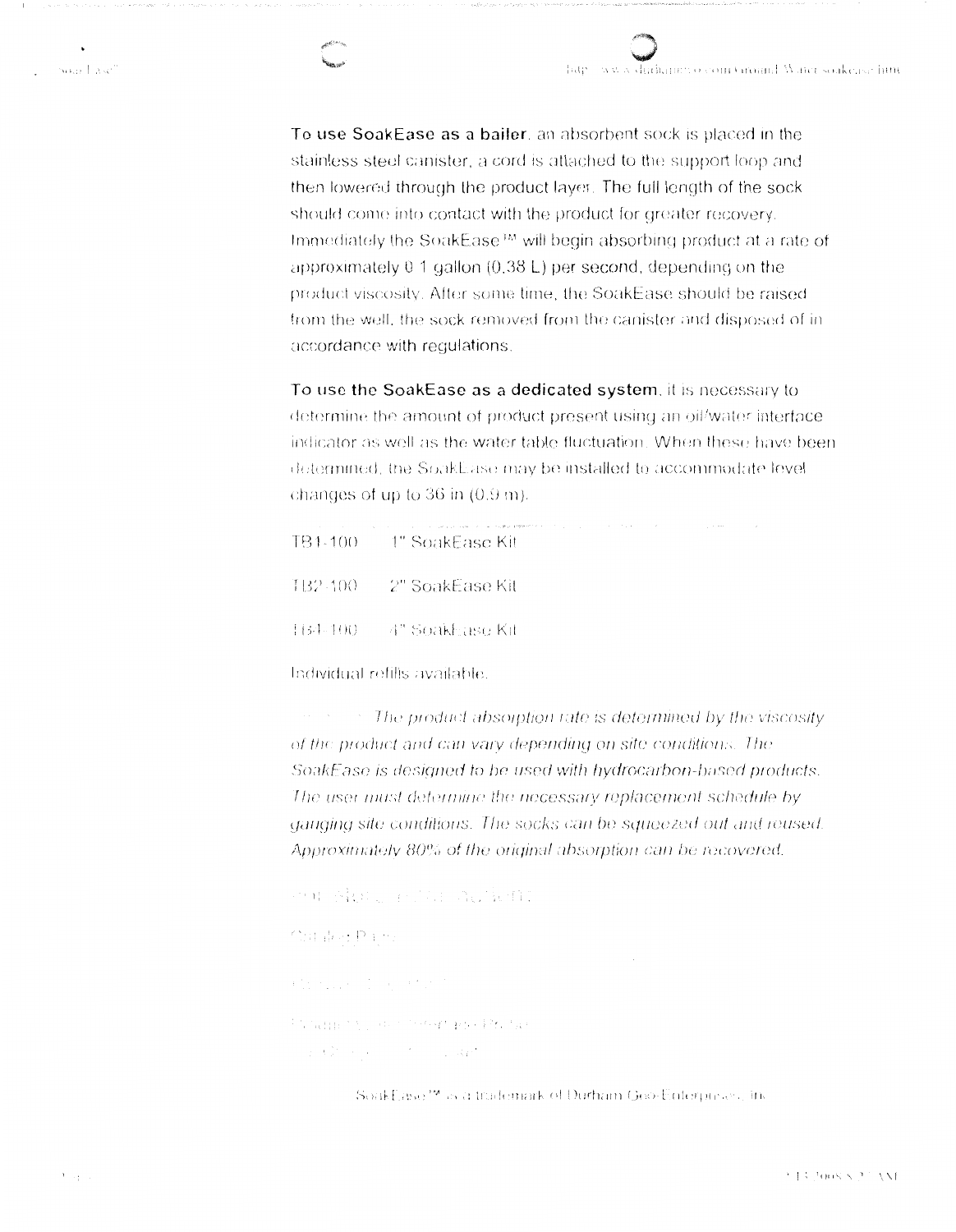#### DURHAM GEO

**SLOPE INDICATOR** 

## **PASSIVE REMEDIATION**

## **Passive Skimmer**

san kacamat

Passive LNAPL recovery

Use when minimal product is present or slow recovery rates are expected

2 in and larger wells

May be upgraded to an active system by addling the E.A.P. Phis <sup>or</sup> Pump.

#### Description

- Calebraren
- **Carriston**
- seekil sara ber with 30 ft dord

Skimmer, The Passive Skim mer and 200 do, FAT Plan 8 icknowledge provide a 36 in floating intake for the removery of tree. phone provididits raich as gascline the colorado their It is used when minimal profited is present or slow the community in about the composition of the definition This need those my of products with major disas security the 4 in homviscosity secondo (19, 254 h). is near to be a system provides a Kenting eitake of 30 inches.

#### **Product Recovery Canister.**

The clear PVC collection canisthe assistantials connect filting. no attach is to the skipmer and procedure visiting directificties skipmer support hollow net. The bottom of their anister incorpocates a personal for easy draming The period casembly can be removed allegang an extension asister to be threaded into the on direct any step to increase the solemne of their product that can be service reduced for mail wealthy are in last a price actividinated and sources are prepared to the pub- $\mathbf{r}_{12,31,3}$ 

**Hypass** Hydrophabic Flamont -

Density

 $F \cup_{x \in \mathbb{R}} f$  = stored Tube -Product Recovery Conister identicas

Well Clincher and Cord. The Well Clincher and 30 ft Nylon<sup>3</sup> suspension cord are used to support the passive skirnmer in the recovery well. The clincher incorporates an eve book to attach the suspension cord. Correct measurement of the product water interface is necessary to properly position the passeve skimmer.

Tech Tip. The critical measurement for proper recovery is from the bottom of the well to the product water interface. Custom canisters are available for straffow well applications.

| $\sim$<br>4<br>. al III de la             |                                              | 的复数第二段                                                                                                                              |  |  |
|-------------------------------------------|----------------------------------------------|-------------------------------------------------------------------------------------------------------------------------------------|--|--|
|                                           | 2012/06/04                                   | <b>A. Madel</b>                                                                                                                     |  |  |
| Length                                    | 行李无利                                         | 9.5 E.m                                                                                                                             |  |  |
| Outside Ena                               | di Story.                                    | -1 ban                                                                                                                              |  |  |
| r theotive Travel                         |                                              | 36 m                                                                                                                                |  |  |
|                                           | (30 in the High Viscosity Skimmer)           |                                                                                                                                     |  |  |
| cumester Venume                           | 大学中国                                         | - 46 ani                                                                                                                            |  |  |
| s Sanister Length                         | n de la                                      | - Maluti                                                                                                                            |  |  |
| Min. Water Depm                           |                                              | P. an                                                                                                                               |  |  |
| We crist                                  | t p                                          | $\sim$ $\sim$                                                                                                                       |  |  |
| ਤੋਂ ਕੁੱਦ ਸਾਂ ਜਾਂਦਰ ਦੇ ਜਿਸਦੇ ਹੱਦਰ<br>icath | ੀ ਨਾ ਰਹ                                      | 76 S.B                                                                                                                              |  |  |
| E dension Ganister<br>An express          | - 88 P.B. HAD<br>sAektstaanats               | 3) 52 a.d<br>rAdentionali                                                                                                           |  |  |
| Mibitary.                                 | UHMW paivetrylene stacers store<br>medicinas | modowick is medicine por simple the speed<br>powethylers hivdrophiscal fiber Nitroglav.<br>Moat maser al lora (c'honor −lPVC tubang |  |  |

| <b>ORDERING INFORMATION</b> |                                          |            |  |
|-----------------------------|------------------------------------------|------------|--|
| iratsi                      | ਵੇਂ 10 ਪਿਤਲਜ਼ ਮਦ ਇੰਗਾਸ ਸਬੰ <sup>ਗ</sup>  | र्व देश    |  |
| IR 253.                     | ⊋ in Fixtension Canister                 | i ib -     |  |
| ER 254                      | 4 in Pasuce Skeimer                      | ÷,  t -    |  |
| HC 20411                    | idim Pilipsus oli merematlaris Vracasty. | <b>ローけ</b> |  |
| t Richte                    | 4 million son Carriba                    | . 31       |  |

Parts required to convert a Passive Skimmer into an Active **Skimming System:** 

| ER SIH  | of Administration of the angle | $+1 - 7 +$ |
|---------|--------------------------------|------------|
| iku z   | ⇒ an Výeil Clara red           | 中間         |
| IR 34.  | of an Mike Council and         | 로로         |
| 小时光儿    | 7. Den Brand Philip            | udhan      |
| 3311.H) | <b>Police of Fitting</b>       | the con-   |

www.durhaingeo.com

solutions@durhamgeo.com

 $\{s_{i+1}^k\}$